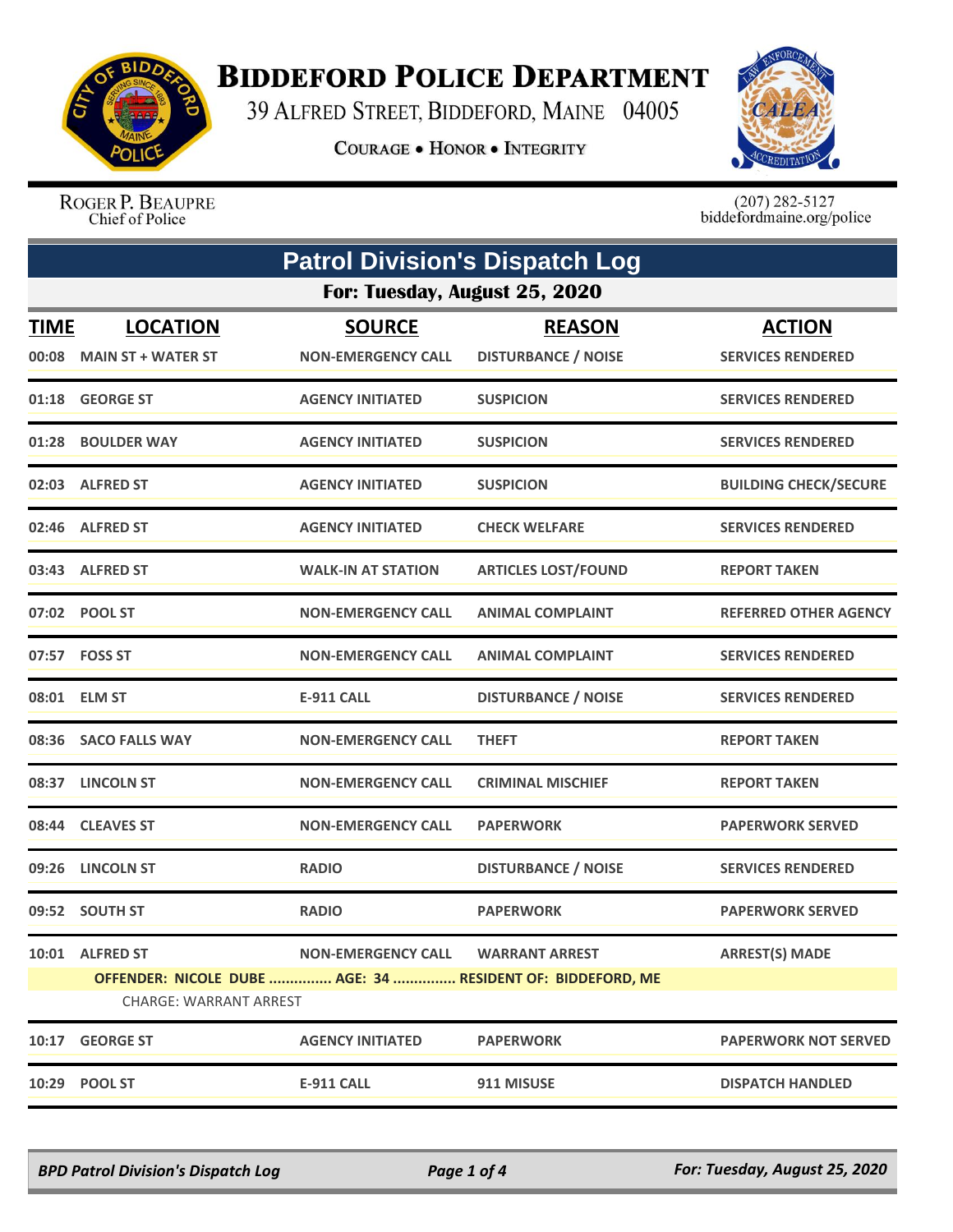| <b>TIME</b> | <b>LOCATION</b>                                                                                                           | <b>SOURCE</b>             | <b>REASON</b>                                          | <b>ACTION</b>                |  |
|-------------|---------------------------------------------------------------------------------------------------------------------------|---------------------------|--------------------------------------------------------|------------------------------|--|
|             | 10:50 HEDLEY REYNOLDS WAY                                                                                                 | <b>E-911 CALL</b>         | 911 MISUSE                                             | <b>SERVICES RENDERED</b>     |  |
|             | 11:02 WESTMORE AVE                                                                                                        | <b>NON-EMERGENCY CALL</b> | <b>CIVIL COMPLAINT</b>                                 | <b>CIVIL COMPLAINT</b>       |  |
|             | 11:05 SACO FALLS WAY                                                                                                      | <b>NON-EMERGENCY CALL</b> | <b>SUSPICION</b>                                       | <b>ARREST(S) MADE</b>        |  |
|             | OFFENDER: AMIR SHIRAZI  AGE: 42  RESIDENT OF: BIDDEFORD, ME                                                               |                           |                                                        |                              |  |
|             | <b>CHARGE: WARRANT ARREST</b>                                                                                             |                           |                                                        |                              |  |
|             | OFFENDER: EDWARD GEORGE ESTES  AGE: 29  RESIDENT OF: TRANSIENT, ME<br>CHARGE: UNLAWFUL POSSESSION FENTANYL POWDER, PRIORS |                           |                                                        |                              |  |
|             | 11:12 BOULDER WAY                                                                                                         | <b>AGENCY INITIATED</b>   | <b>PAPERWORK</b>                                       | <b>PAPERWORK NOT SERVED</b>  |  |
|             | 11:29 HARRISON AVE                                                                                                        | <b>AGENCY INITIATED</b>   | <b>PAPERWORK</b>                                       | <b>PAPERWORK NOT SERVED</b>  |  |
|             | 11:52 ALFRED ST                                                                                                           | <b>NON-EMERGENCY CALL</b> | <b>CIVIL COMPLAINT</b>                                 | <b>CIVIL COMPLAINT</b>       |  |
|             | <b>11:54 MAIN ST</b>                                                                                                      | <b>NON-EMERGENCY CALL</b> | <b>JUVENILE OFFENSES</b>                               | <b>GONE ON ARRIVAL</b>       |  |
|             | 12:12 WEST ST                                                                                                             | <b>E-911 CALL</b>         | 911 MISUSE                                             | <b>SERVICES RENDERED</b>     |  |
|             | 12:45 SUMMER ST                                                                                                           | <b>NON-EMERGENCY CALL</b> | <b>DISTURBANCE / NOISE</b>                             | <b>UNFOUNDED</b>             |  |
|             | 12:48 ALFRED ST                                                                                                           | <b>WALK-IN AT STATION</b> | <b>ARTICLES LOST/FOUND</b>                             | <b>DISPATCH HANDLED</b>      |  |
|             | 12:59 WEST LOOP RD                                                                                                        | <b>AGENCY INITIATED</b>   | <b>ANIMAL COMPLAINT</b>                                | <b>SERVICES RENDERED</b>     |  |
|             | 13:00 HARMONY LN                                                                                                          | <b>E-911 CALL</b>         | 911 MISUSE                                             | <b>SERVICES RENDERED</b>     |  |
|             | 13:04 ALFRED ST                                                                                                           | <b>AGENCY INITIATED</b>   | <b>ANIMAL COMPLAINT</b>                                | <b>SERVICES RENDERED</b>     |  |
|             | 13:21 SUMMER ST                                                                                                           | <b>NON-EMERGENCY CALL</b> | <b>HARASSMENT</b>                                      | <b>SERVICES RENDERED</b>     |  |
|             | 14:35 AMHERST ST                                                                                                          | <b>NON-EMERGENCY CALL</b> | <b>CRIMINAL MISCHIEF</b>                               | <b>REPORT TAKEN</b>          |  |
|             | 15:01 ALFRED ST + WASHINGTON ST                                                                                           | <b>AGENCY INITIATED</b>   | <b>TRAFFIC OFFENSES</b>                                | <b>WARNING ISSUED</b>        |  |
|             | <b>15:09 MAIN ST</b>                                                                                                      | <b>AGENCY INITIATED</b>   | <b>ANIMAL COMPLAINT</b>                                | <b>SERVICES RENDERED</b>     |  |
|             | 15:13 ALFRED ST                                                                                                           | <b>WALK-IN AT STATION</b> | <b>PAPERWORK</b>                                       | <b>PAPERWORK SERVED</b>      |  |
|             | 15:23 PIKE ST + WATER ST                                                                                                  | <b>NON-EMERGENCY CALL</b> | <b>ASSIST CITIZEN</b>                                  | <b>SERVICES RENDERED</b>     |  |
|             | 15:38 PEARL ST                                                                                                            | <b>E-911 CALL</b>         | 911 MISUSE                                             | <b>NO ACTION REQUIRED</b>    |  |
|             | 15:44 BAKERS WAY                                                                                                          | E-911 CALL                | 911 MISUSE                                             | <b>NO ACTION REQUIRED</b>    |  |
|             | 15:47 ALFRED ST                                                                                                           | <b>WALK-IN AT STATION</b> | <b>PROTECTION FROM ABUSE SERVICE SERVICES RENDERED</b> |                              |  |
|             | 16:08 CLEAVES ST                                                                                                          | <b>E-911 CALL</b>         | 911 MISUSE                                             | <b>REFERRED OTHER AGENCY</b> |  |
|             |                                                                                                                           |                           |                                                        |                              |  |

*BPD Patrol Division's Dispatch Log Page 2 of 4 For: Tuesday, August 25, 2020*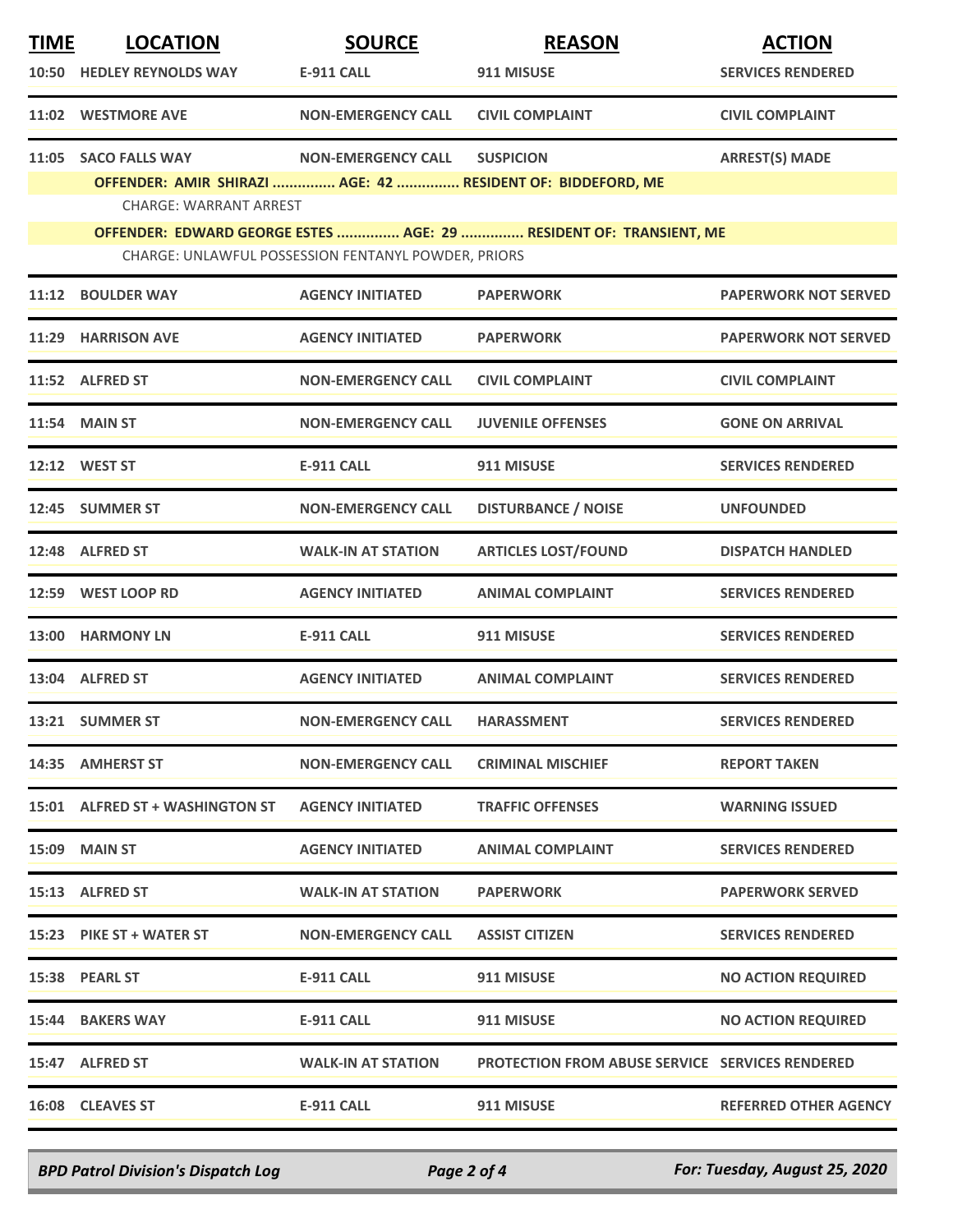| <b>TIME</b> | <b>LOCATION</b>                                    | <b>SOURCE</b>             | <b>REASON</b>                                                   | <b>ACTION</b>             |
|-------------|----------------------------------------------------|---------------------------|-----------------------------------------------------------------|---------------------------|
|             | 16:15 SOUTH ST                                     | <b>AGENCY INITIATED</b>   | <b>ALL OTHER</b>                                                | <b>SERVICES RENDERED</b>  |
|             | 16:29 ALFRED ST                                    | <b>E-911 CALL</b>         | 911 MISUSE                                                      | <b>SERVICES RENDERED</b>  |
|             | 16:42 SACO FALLS WAY                               | <b>NON-EMERGENCY CALL</b> | <b>CHECK WELFARE</b>                                            | <b>SERVICES RENDERED</b>  |
|             | 16:44 OAK ST                                       | <b>NON-EMERGENCY CALL</b> | <b>ROAD HAZARD</b>                                              | <b>SERVICES RENDERED</b>  |
|             | 16:44 BIRCH ST                                     | <b>NON-EMERGENCY CALL</b> | <b>ROAD HAZARD</b>                                              | <b>SERVICES RENDERED</b>  |
|             | 16:47 MAY ST                                       | <b>NON-EMERGENCY CALL</b> | <b>ROAD HAZARD</b>                                              | <b>SERVICES RENDERED</b>  |
|             | <b>16:48 HILL ST</b>                               | <b>NON-EMERGENCY CALL</b> | <b>ROAD HAZARD</b>                                              | <b>SERVICES RENDERED</b>  |
|             | 16:49 ALFRED ST                                    | <b>WALK-IN AT STATION</b> | <b>PAPERWORK</b>                                                | <b>SERVICES RENDERED</b>  |
|             | 16:50 MAY ST + HARVARD ST                          | <b>NON-EMERGENCY CALL</b> | <b>ROAD HAZARD</b>                                              | <b>SERVICES RENDERED</b>  |
|             | 16:56 MAIN ST + WATER ST                           | <b>AGENCY INITIATED</b>   | <b>MANHOLE COVER OFF</b>                                        | <b>SERVICES RENDERED</b>  |
|             | 16:57 MAY ST                                       | <b>NON-EMERGENCY CALL</b> | <b>MANHOLE COVER OFF</b>                                        | <b>SERVICES RENDERED</b>  |
|             | 17:04 GRANITE ST                                   | <b>E-911 CALL</b>         | 911 MISUSE                                                      | <b>DISPATCH HANDLED</b>   |
|             | 17:09 CLIFFORD ST + CLEAVES ST                     | <b>NON-EMERGENCY CALL</b> | <b>ROAD HAZARD MANHOLE</b>                                      | <b>SERVICES RENDERED</b>  |
| 17:11       | <b>HILLS BEACH RD</b>                              | <b>AGENCY INITIATED</b>   | <b>ALL OTHER</b>                                                | <b>SERVICES RENDERED</b>  |
|             | 18:15 CATHEDRAL OAKS DR                            | <b>E-911 CALL</b>         | 911 MISUSE                                                      | <b>NO ACTION REQUIRED</b> |
|             | 18:32 GRAHAM ST                                    | <b>E-911 CALL</b>         | <b>ELEVATOR EMERGENCY</b>                                       | <b>SERVICES RENDERED</b>  |
|             | 18:51 ELM ST                                       | <b>NON-EMERGENCY CALL</b> | <b>SHOPLIFTING</b>                                              | <b>REPORT TAKEN</b>       |
|             | 19:18 ALFRED ST + BOULDER WAY AGENCY INITIATED     |                           | <b>TRAFFIC OFFENSES</b>                                         | <b>SUMMONS ISSUED</b>     |
|             | <b>CHARGE: OPERATE VEHICLE WITHOUT LICENSE</b>     |                           | OFFENDER: JERRY T. JARRELL  AGE: 54  RESIDENT OF: WESTBROOK, ME |                           |
|             | 19:32 CLEAVES ST                                   | <b>NON-EMERGENCY CALL</b> | <b>ARTICLES LOST/FOUND</b>                                      | <b>SERVICES RENDERED</b>  |
|             | 19:49 ALFRED ST                                    | <b>E-911 CALL</b>         | 911 MISUSE                                                      | <b>NO ACTION REQUIRED</b> |
|             | 19:51 ALFRED ST + BIDDEFORD GATEW AGENCY INITIATED |                           | <b>TRAFFIC OFFENSES</b>                                         | <b>VSAC ISSUED</b>        |
|             | 20:01 ALFRED ST                                    | <b>NON-EMERGENCY CALL</b> | <b>MENTAL ILLNESS CASES</b>                                     | <b>REPORT TAKEN</b>       |
|             | 20:01 CLEAVES ST                                   | <b>NON-EMERGENCY CALL</b> | <b>FIREWORKS COMPLAINT</b>                                      | <b>WARNING ISSUED</b>     |
|             | 20:21 ELM ST                                       | <b>E-911 CALL</b>         | <b>CHECK WELFARE</b>                                            | <b>GONE ON ARRIVAL</b>    |

*BPD Patrol Division's Dispatch Log Page 3 of 4 For: Tuesday, August 25, 2020*